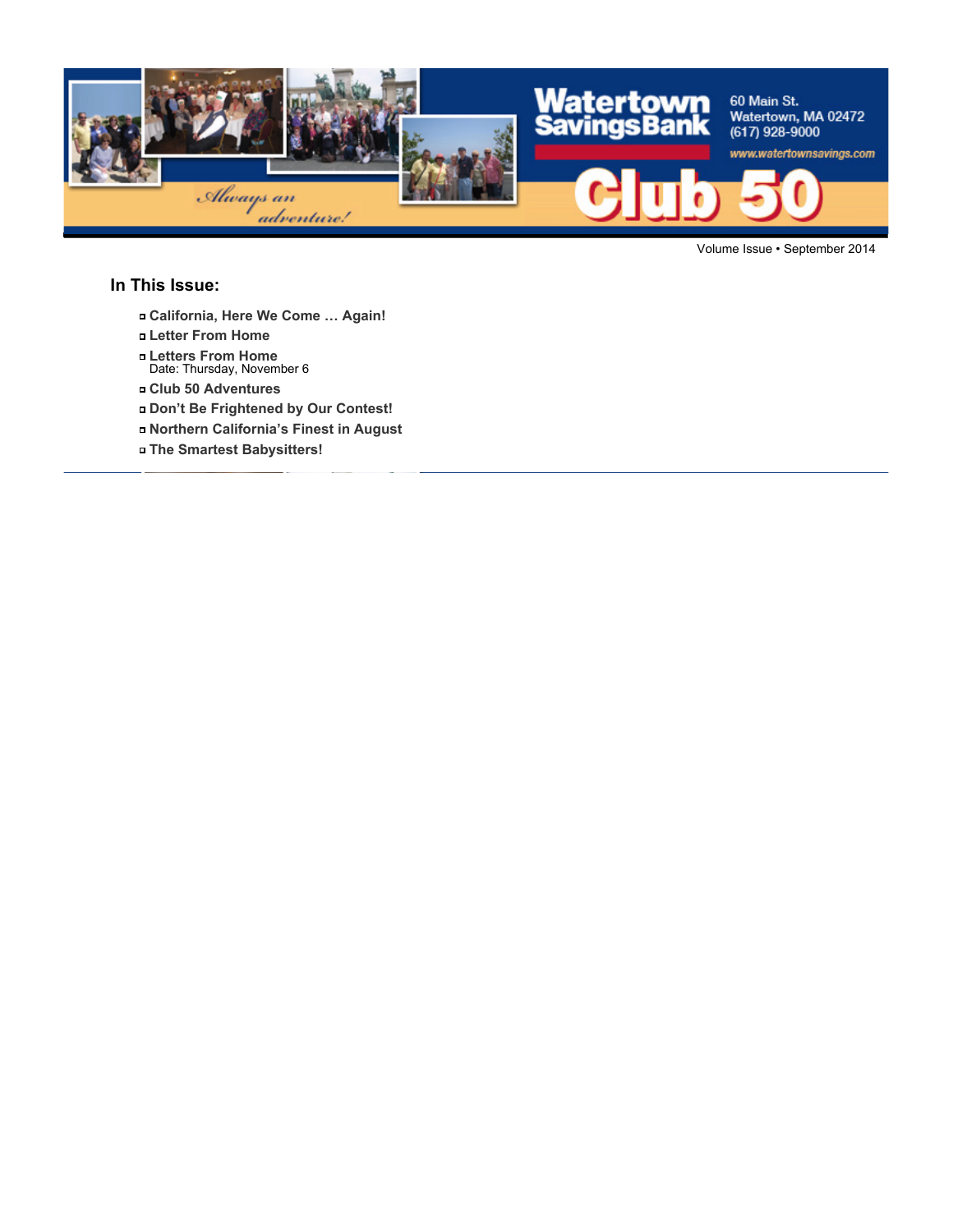

## **The Latest**

## **California, Here We Come … Again!**

When it comes to Club 50, two times is the charm!

Karen and I had a fantastic time with nearly 30 of our Club 50 members and guests who joined us on our **August "Northern California's Finest"** adventure.

We kicked off with the man-made wonders like San Francisco's famous Golden Gate Bridge (see the Featured Photo section) and cable cars, then enjoyed the wine country of Napa and Sonoma with the splendidly elegant Napa Valley Wine Train and the sparkling wines at the Gloria Ferrer Caves & Vineyards. Then came the national parks' mountains and sequoias! It was utterly breathtaking to take in the Half Dome and El Capitan at Yosemite National Park, the General Sherman in Sequoia National Park and the General Grant in Kings Canyon National Park.

We also can't forget gorgeous Lake Tahoe, historic Virginia City, the one-of-a kind 17- Mile Drive, the clam chowder sampling in Monterey … there's just too much to mention! But we had a fun group who enjoyed delicious food and wine, great accommodations – and quite the bear sighting during breakfast at Yosemite Valley Lodge!

And we're lucky to have the rare opportunity to be even more helpful to our customers in September – the 40-plus who are taking the same trip near the end of this month! So we'll pack a few more jackets and sweaters to brave that cool San Francisco coast.

You can see a few photos from the August trip in this eNewsletter, but you will be able to enjoy pictures from both trips as they will be on view during our **Club 50 holiday parties.** Yes, it is already that time of year … and for those making their holiday plans, the parties are once again the first two Wednesdays in **December – 3 and 10** – and for the second year in a row we will be holding the festivities at the Westin Hotel in Waltham.

Speaking of dates, please don't forget to call us by Friday, September 12 if you're interested in coming to our **Thursday, September 18 special presentation** on our **Mackinac Island trip next May 1-8,** featuring The Grand Hotel and the Tulip Festival.

We can take additional reservations for just a few more weeks on our **WaterFire Providence** overnight trip on **October 25 & 26.** We'll be celebrating Halloween a little early when our Saturday night also includes the Jack-O-Lantern Spectacular at the Roger Williams Zoo!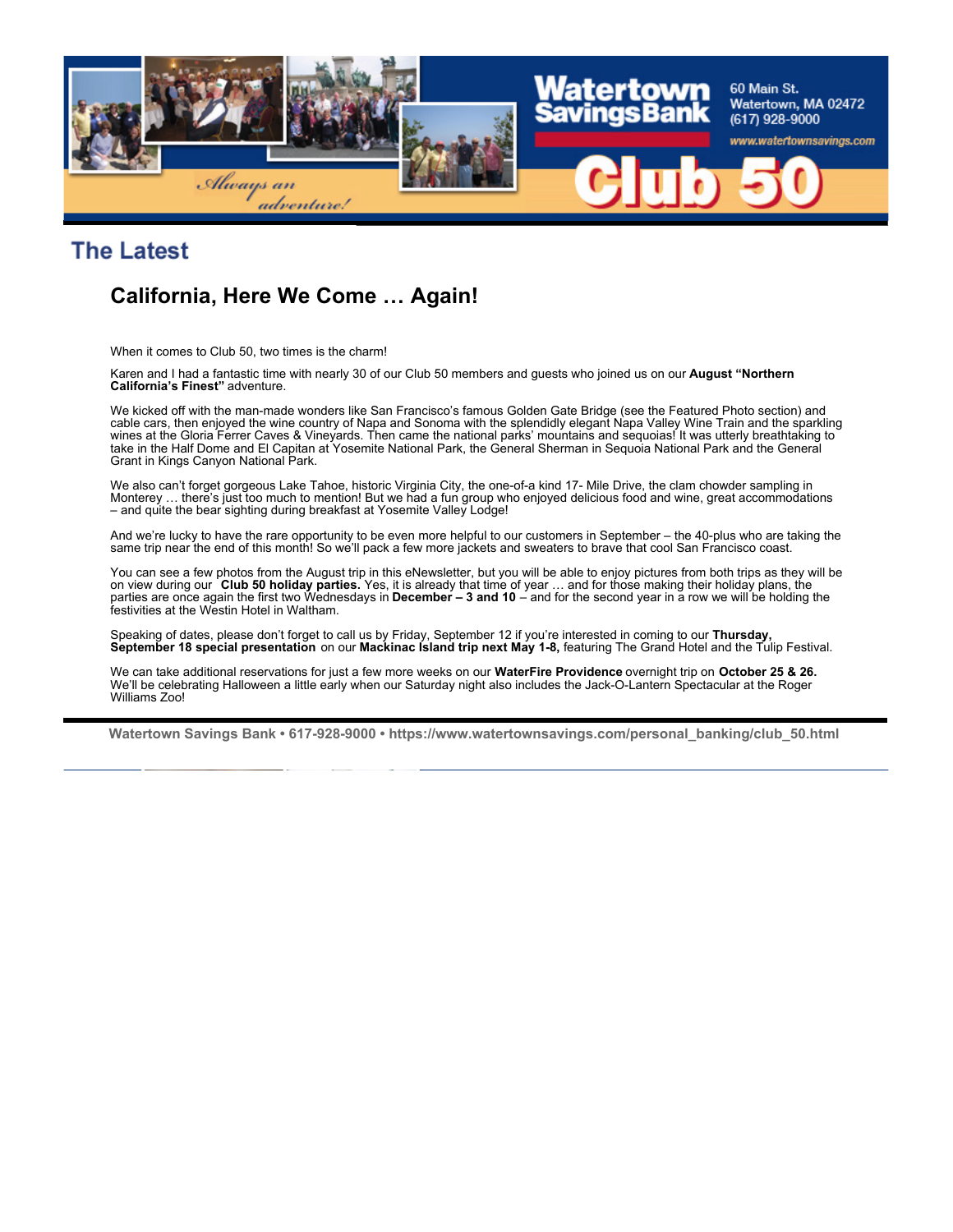

# **Letter From Home**

| <b>RESERVATION FORM: Letters From Home</b>                                                                                                                                                                                                                                                                                                                                                                                                                                                                                   |                                                              | 1ST DAY OF SIGN UP: MONDAY, SEPTEMBER 22, 2014 |
|------------------------------------------------------------------------------------------------------------------------------------------------------------------------------------------------------------------------------------------------------------------------------------------------------------------------------------------------------------------------------------------------------------------------------------------------------------------------------------------------------------------------------|--------------------------------------------------------------|------------------------------------------------|
| Enclosed please find \$ per person as payment in full for person(s).<br>Full payment (\$87 members; \$97 guests) is due at time of reservation. Please make checks payable to: WATERTOWN SAVINGS BANK                                                                                                                                                                                                                                                                                                                        |                                                              |                                                |
|                                                                                                                                                                                                                                                                                                                                                                                                                                                                                                                              |                                                              |                                                |
|                                                                                                                                                                                                                                                                                                                                                                                                                                                                                                                              |                                                              |                                                |
|                                                                                                                                                                                                                                                                                                                                                                                                                                                                                                                              |                                                              |                                                |
|                                                                                                                                                                                                                                                                                                                                                                                                                                                                                                                              |                                                              |                                                |
| I hereby give permission to Watertown Savings Bank to duplicate and use for advertising purposes, any photographs taken of me on this trip. Watertown<br>Savings Bank Club 50 is organizing this event for its selected customers. The Bank uses experienced tour guides and common carriers. By signing this form you<br>agree to hold Watertown Savings Bank, Club 50, its employees, successors, agents and assigns harmless for all injuries, damages or other losses arising from<br>their participation in this event. |                                                              |                                                |
| Signature: Date: Date: Date: Date: Signature: Signature: Date: Date: Date: Date:                                                                                                                                                                                                                                                                                                                                                                                                                                             |                                                              |                                                |
| <b>Return to:</b><br><b>WATERTOWN SAVINGS BANK</b><br>ATT: CONNIE BRACELAND<br>60 MAIN STREET, WATERTOWN MA 02472                                                                                                                                                                                                                                                                                                                                                                                                            | <b>LETTERS FROM HOME</b><br>DATE: Thursday, November 6, 2014 |                                                |
| Entrée (please circle one): Boneless Breast of Chicken                                                                                                                                                                                                                                                                                                                                                                                                                                                                       | <b>Baked Scrod</b>                                           |                                                |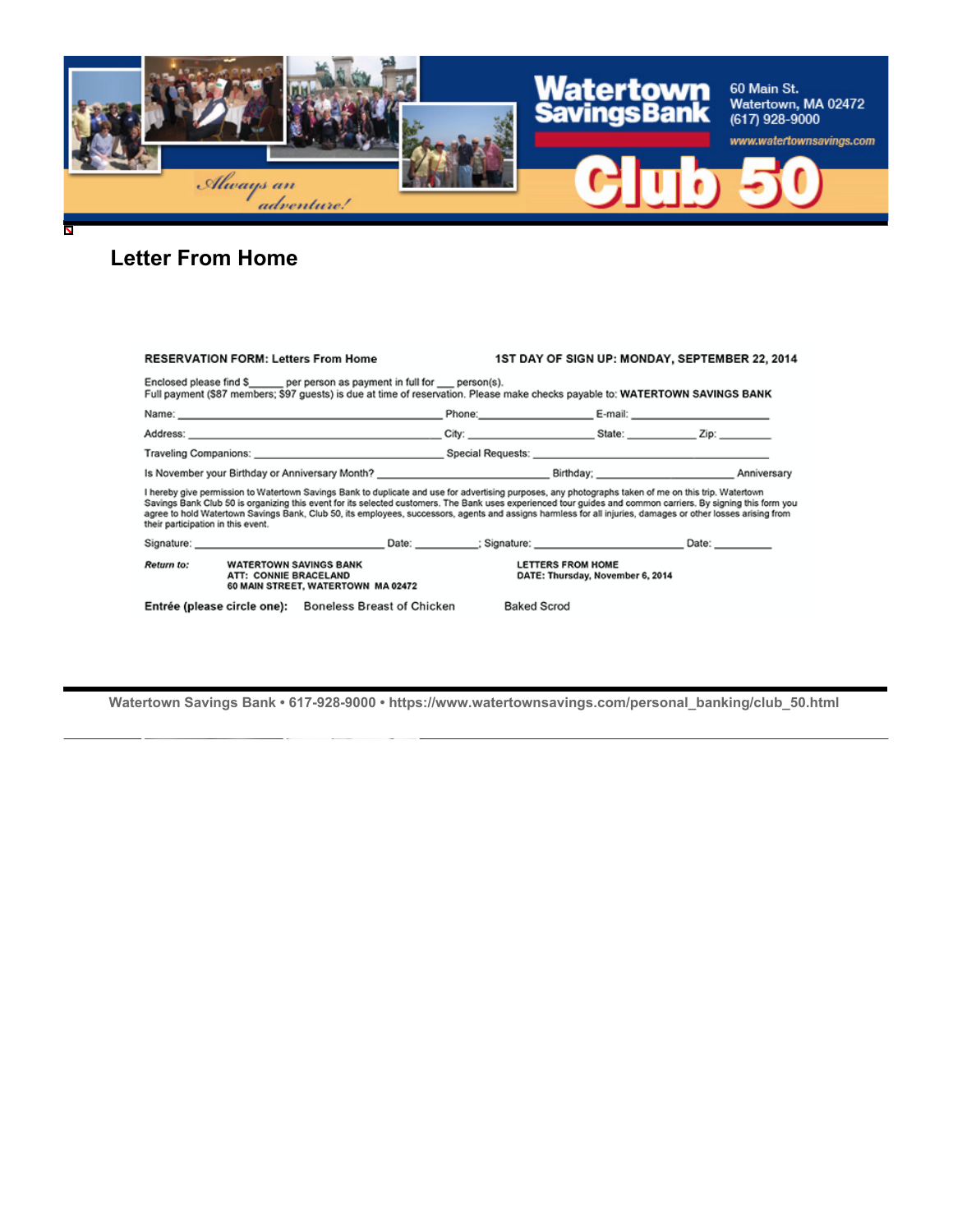

#### **Club 50 Opportunities**

## **Letters From Home**

**Date: Thursday, November 6**

First day of Signup: Monday, September 22, 2014 **Price: \$87 Members \$97 Guests Walkability: very easy:** ability to walk with no or minimal incline.

The holidays are coming … and what better time to travel down Memory Lane? Return to the 1940s with us when we journey to White's of Westport to tap our toes (and sing along?) to the "Letters From Home" Andrews Sisters tribute, a high energy show featuring hits such as "Don't Sit Under the Apple Tree," "Run and Coca-Cola," "Every Time We Say Goodbye," "Pistol Packin' Mama," "Shoo Shoo Baby" and "Boogie Woogie Bugle Boy."

We'll enjoy a complete luncheon before the show (entrée choices are on the reservation form) … and before that, a private tour and tasting at Westport Rivers Winery!

Our deluxe Yankee Line motorcoach will leave at 9:30 a.m. from the American Legion Post 440, Newton, and we will return approximately 4:30 p.m. (All taxes and gratuities included.)

#### **Cancellation Policy:**

On or before 10/30/14 — Refund only if we can find someone to take your place. After 10/30/14— No refund.

**Please note:** Motorcoach seating is assigned according to the date & time we receive your reservation (excluding accommodations for special needs), starting 8:30 a.m. on the established first date of sign up. Non-members traveling with us must do so as the guest of a current club member. Individuals who require special attention must bring someone to assist them.

A Yankee Line, Inc. acts only as an agent for the various independent suppliers that provide hotel accommodations, transportation, sightseeing, activities, or other services connected with this tour. Such services are subject to the terms and conditions of those suppliers. A Yankee Line, Inc. and their respective employees, agents, representatives, and assigns accept no liability whatsoever for any injury, damages or expenses of any kind due to sickness, weather, strikes, hostilities, wars, terrorist acts, acts of nature, local laws or other such causes. A Yankee Line, Inc. is not responsible for any baggage or personal effects of any individuals participating in the tours/trips arranged by A Yankee Line, Inc.

**The reservation form is available on the left column of this page – see Forms.**

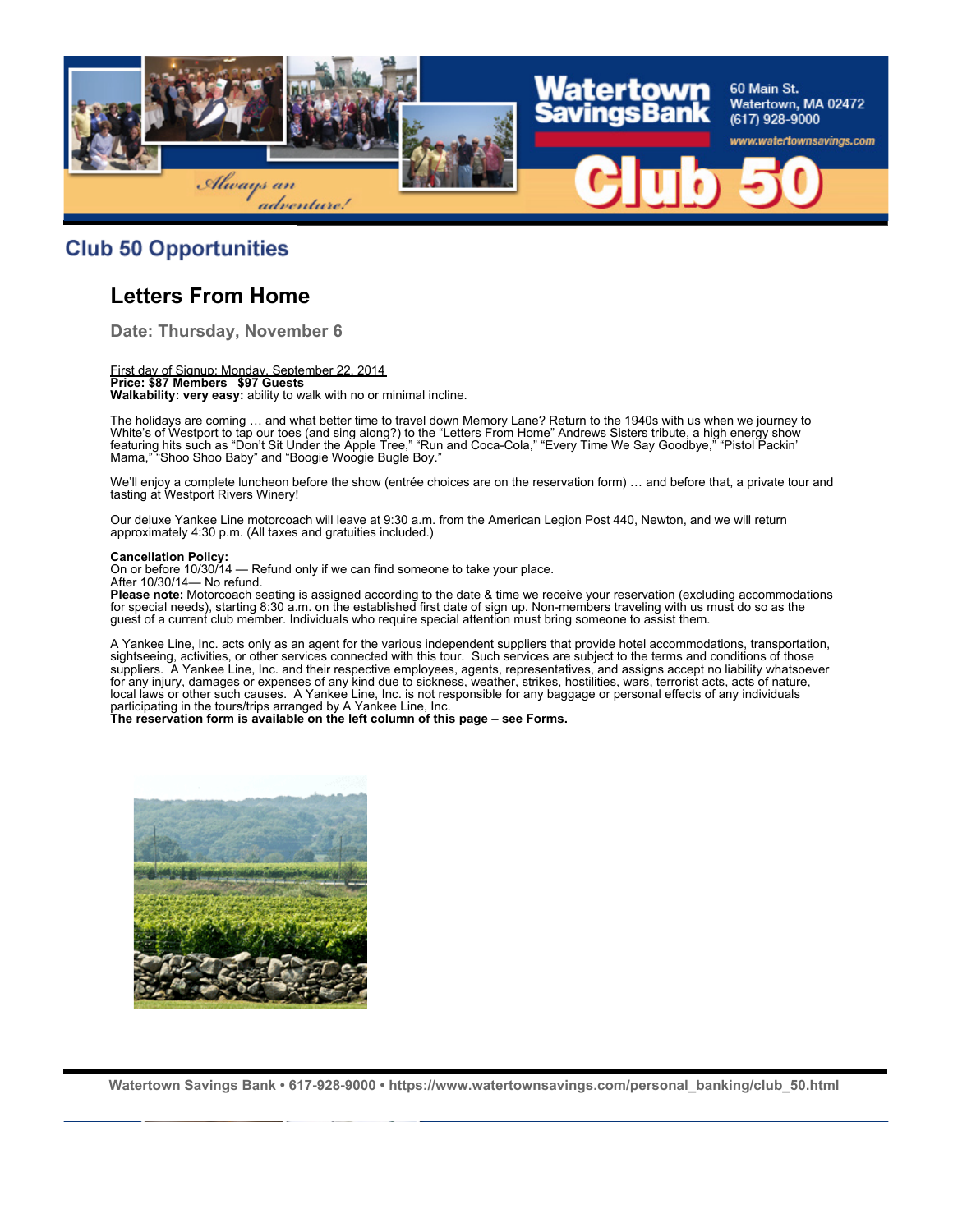

#### **Club 50 Adventures**

**Northern California's Finest** Thursday, September 25-Saturday, October 4 **SOLD OUT!**

**Overnight in Providence for WaterFire & Pumpkin Spectacular at Roger Williams Park Zoo** Saturday & Sunday, October 25 & 26

**Andrews Sisters Tribute "Letters From Home" (White's of Westport) & Westport Rivers Winery Tour & Tasting** Thursday, November 6

**Christmas at the Newport Mansions Lunch at The Mooring on Sayer's Wharf** Sunday, December 14

**Mackinac Island featuring The Grand Hotel and the Tulip Festival** May 1-8, 2015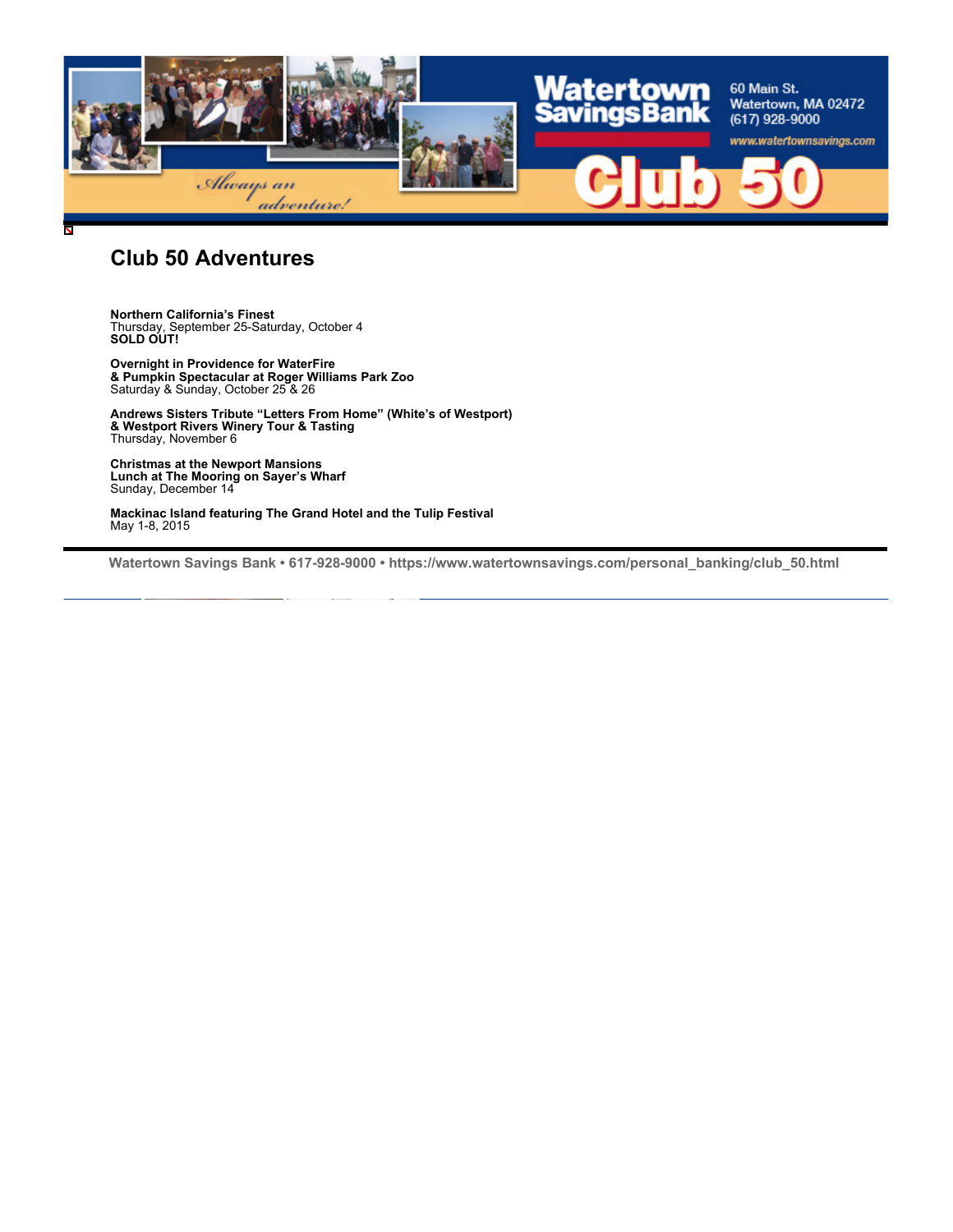

## **Save the Date**

## **Don't Be Frightened by Our Contest!**

Need more time to create some Club 50-related lyrics to the classic tune "On the Road Again"? You got it! We have *extended the deadline* for our **Club 50 Theme Song Contest** to **Friday, October 31**. Members who have entered had great fun doing it, so why not give it a try? You can mail, email or drop by with your version of the Willie Nelson hit!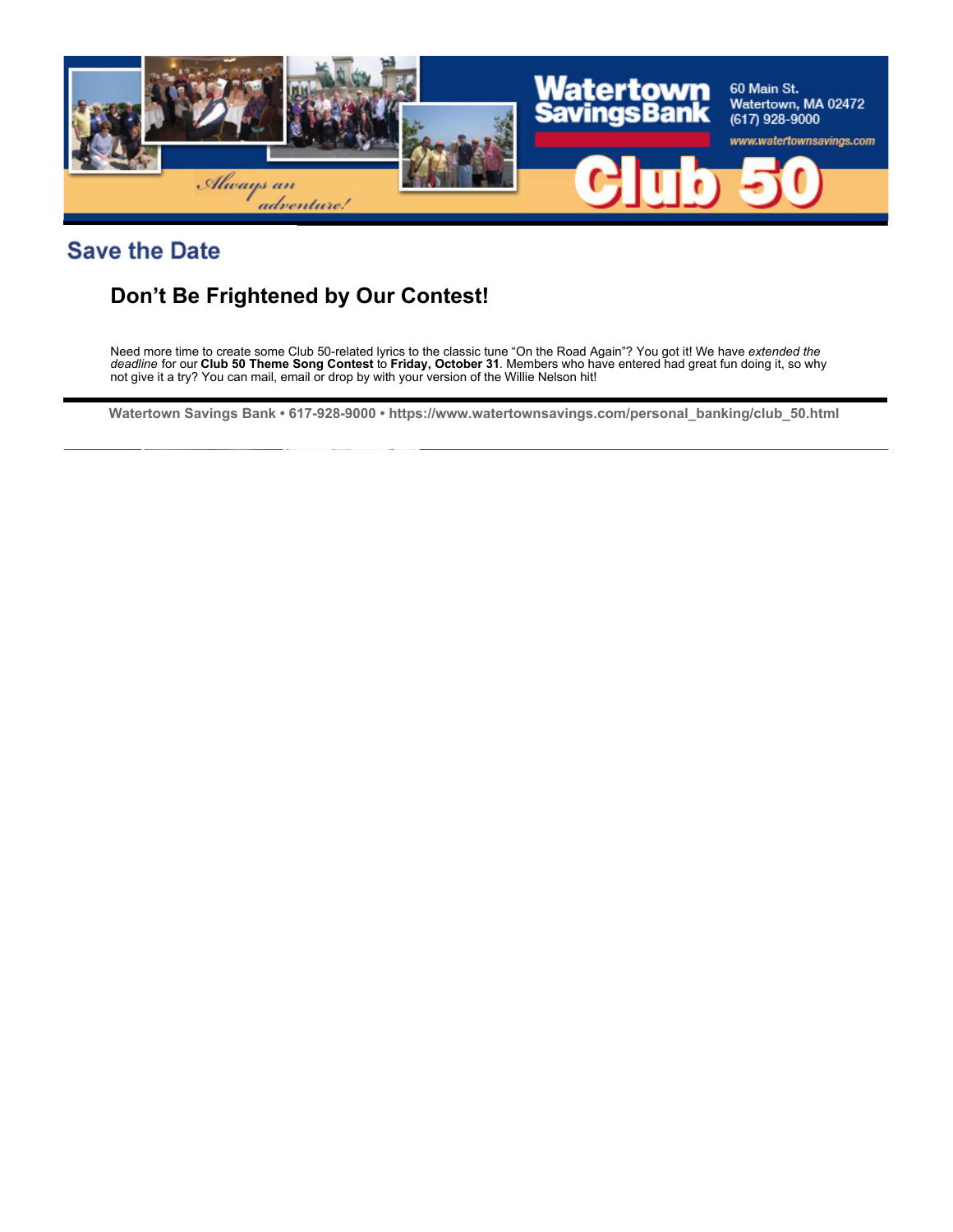

# **Featured Photo**

# **Northern California's Finest in August**

The Golden Gate Bridge is beautiful … especially when the fog isn't obscuring it! Club 50 members caught a pretty good view of those tremendous 746-foot-tall towers, sweeping main cables, signature International Orange color and Art Deco styling when they<br>visited the Golden Gate Bridge Pavilion *(left to right): Alex Singers, Eleanor & Tom Coxall, Pat & Phil Ste Marie.*



(See more photos of this trip and several others by clicking on WSB Photo Album in red on the left. Are you on Facebook? Just find us at Watertown Savings Bank-Massachusetts.)